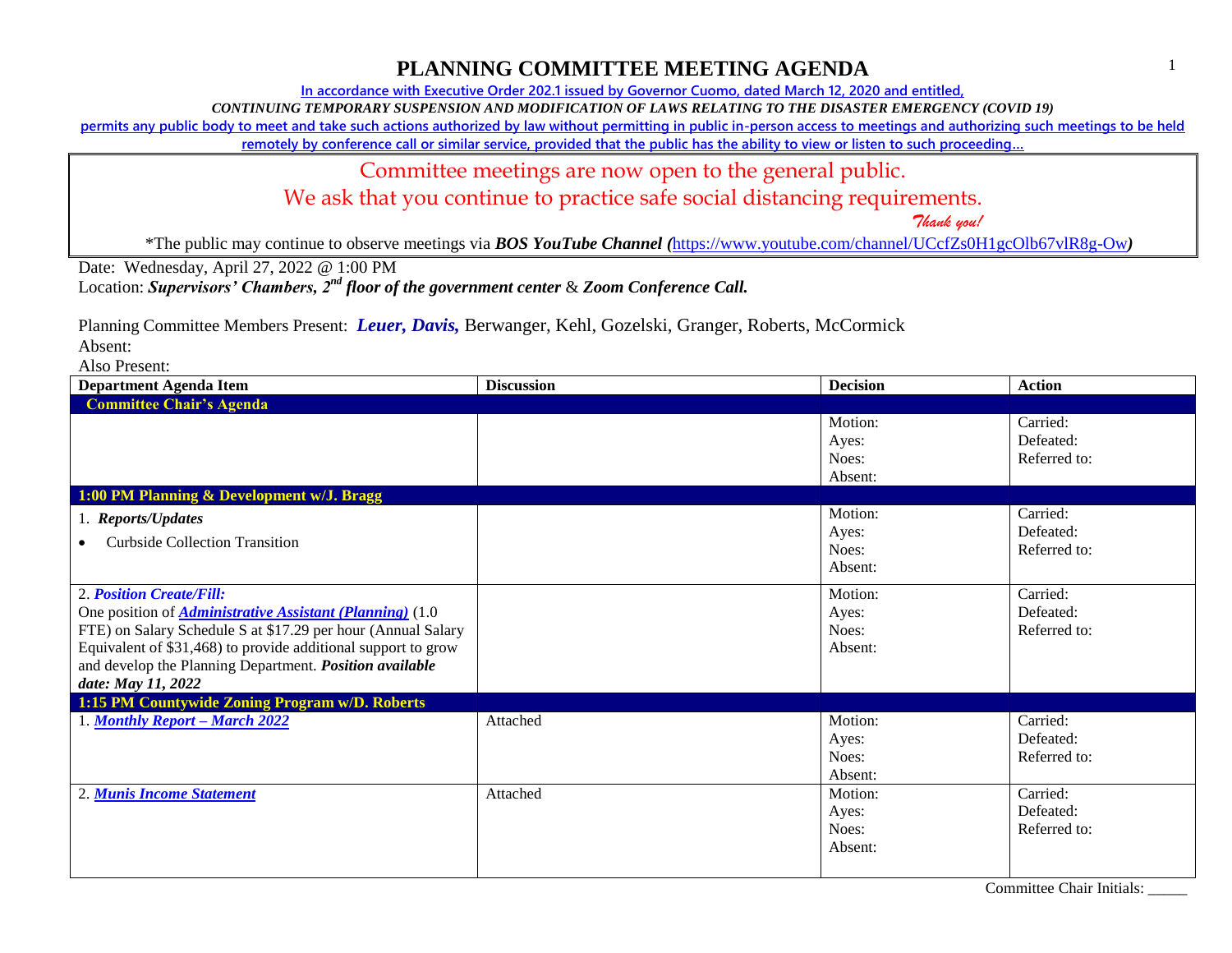### **PLANNING COMMITTEE MEETING AGENDA**

**In accordance with Executive Order 202.1 issued by Governor Cuomo, dated March 12, 2020 and entitled,**

*CONTINUING TEMPORARY SUSPENSION AND MODIFICATION OF LAWS RELATING TO THE DISASTER EMERGENCY (COVID 19)*

**permits any public body to meet and take such actions authorized by law without permitting in public in-person access to meetings and authorizing such meetings to be held** 

**remotely by conference call or similar service, provided that the public has the ability to view or listen to such proceeding…**

#### Committee meetings are now open to the general public.

We ask that you continue to practice safe social distancing requirements.

 *Thank you!*

\*The public may continue to observe meetings via *BOS YouTube Channel (*<https://www.youtube.com/channel/UCcfZs0H1gcOlb67vlR8g-Ow>*)*

Date: Wednesday, April 27, 2022 @ 1:00 PM

Location: *Supervisors' Chambers, 2nd floor of the government center* & *Zoom Conference Call.*

Planning Committee Members Present: *Leuer, Davis,* Berwanger, Kehl, Gozelski, Granger, Roberts, McCormick

Absent:

Also Present:

| <b>Department Agenda Item</b>                                     | <b>Discussion</b>                      | <b>Decision</b> | <b>Action</b> |
|-------------------------------------------------------------------|----------------------------------------|-----------------|---------------|
| 3. Revise Fee Schedule to perform zoning enforcement &            | Attached                               | Motion:         | Carried:      |
| provide additional professional services                          |                                        | Ayes:           | Defeated:     |
|                                                                   |                                        | Noes:           | Referred to:  |
|                                                                   |                                        | Absent:         |               |
|                                                                   |                                        |                 |               |
| 4. Amend Resolution 20-451 to Extend Inter-Municipal              | Attached $-2022$ rate calculations and | Motion:         | Carried:      |
| <b>Agreements with participating municipalities for Zoning</b>    | participating Municipalities           | Ayes:           | Defeated:     |
| Enforcement Services; effective Jan $I^{st}$ 2022 – Dec 31st 2022 |                                        | Noes:           | Referred to:  |
|                                                                   |                                        | Absent:         |               |
| 5. Amend Salary Schedule S:                                       |                                        | Motion:         | Carried:      |
| Increase the 2021 Lump Sum amount from \$661.05 to                |                                        | Ayes:           | Defeated:     |
| \$785.41 a difference of \$124.36 for the Zoning Officer          |                                        | Noes:           | Referred to:  |
| (Position Code 026.554) under ZONING                              |                                        | Absent:         |               |
| DEPARTMENT. Pro-rated appropriately reflective of a               |                                        |                 |               |
| $09/2021$ start date.                                             |                                        |                 |               |
| 1:45 PM Ag. and Business Center w/M. Adamczak                     |                                        |                 |               |
| 1. Review April 6, 2022 Letter from Soil and Water                |                                        | Motion:         | Carried:      |
| <b>Conservation District, District Manager, A. Fagan</b>          |                                        | Ayes:           | Defeated:     |
|                                                                   |                                        | Noes:           | Referred to:  |
|                                                                   |                                        | Absent:         |               |
|                                                                   |                                        |                 |               |
| 2. Review April 8, 2022 e-mail from Director of Buildings         | <b>Ag. Center Property Line</b>        | Motion:         | Carried:      |
| and Grounds, M. Adamczak.                                         | <b>Ag. Center Tax Map</b>              | Ayes:           | Defeated:     |
|                                                                   |                                        | Noes:           | Referred to:  |
|                                                                   |                                        | Absent:         |               |
|                                                                   |                                        |                 |               |

Committee Chair Initials: \_\_\_\_\_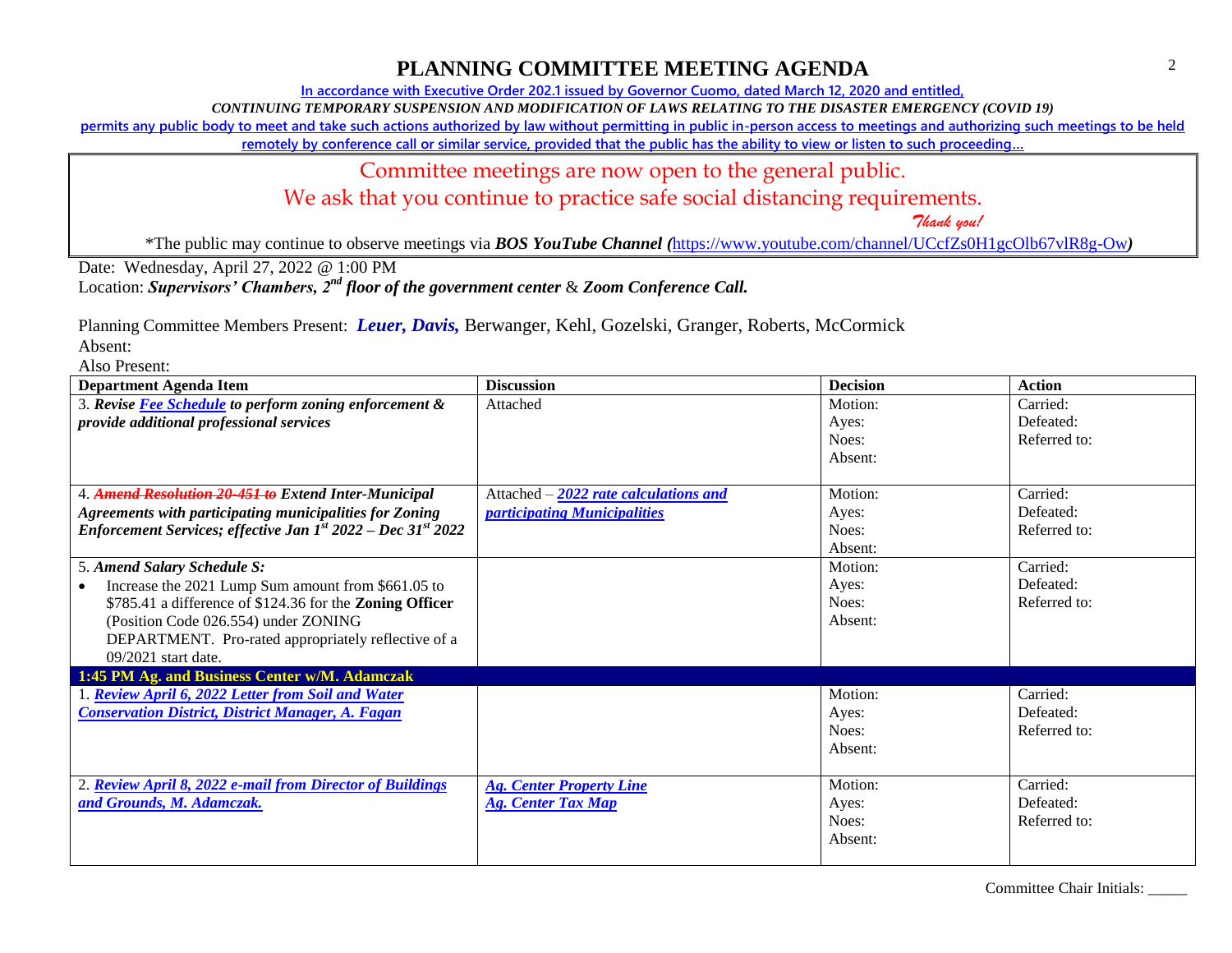# **PLANNING COMMITTEE MEETING AGENDA**

**In accordance with Executive Order 202.1 issued by Governor Cuomo, dated March 12, 2020 and entitled,**

*CONTINUING TEMPORARY SUSPENSION AND MODIFICATION OF LAWS RELATING TO THE DISASTER EMERGENCY (COVID 19)*

**permits any public body to meet and take such actions authorized by law without permitting in public in-person access to meetings and authorizing such meetings to be held** 

**remotely by conference call or similar service, provided that the public has the ability to view or listen to such proceeding…**

#### Committee meetings are now open to the general public.

We ask that you continue to practice safe social distancing requirements.

 *Thank you!*

\*The public may continue to observe meetings via *BOS YouTube Channel (*<https://www.youtube.com/channel/UCcfZs0H1gcOlb67vlR8g-Ow>*)*

Date: Wednesday, April 27, 2022 @ 1:00 PM

Location: *Supervisors' Chambers, 2nd floor of the government center* & *Zoom Conference Call.*

Planning Committee Members Present: *Leuer, Davis,* Berwanger, Kehl, Gozelski, Granger, Roberts, McCormick

Absent:

Also Present:

| <b>Department Agenda Item</b>                    | <b>Discussion</b>               | <b>Decision</b>                      | <b>Action</b>                         |
|--------------------------------------------------|---------------------------------|--------------------------------------|---------------------------------------|
| Wyo. Co. Water Resource Agency w/S. Perkins      |                                 |                                      |                                       |
|                                                  | $\sim$ Nothing to Report $\sim$ | Motion:<br>Ayes:<br>Noes:<br>Absent: | Carried:<br>Defeated:<br>Referred to: |
| Wyo. Co. Chamber of Commerce w/S. Gardner        |                                 |                                      |                                       |
|                                                  | $\sim$ Nothing to Report $\sim$ | Motion:<br>Ayes:<br>Noes:<br>Absent: | Carried:<br>Defeated:<br>Referred to: |
| Wyo. Co. Business Center (LDC) w/J. Pierce       |                                 |                                      |                                       |
|                                                  | $\sim$ Nothing to Report $\sim$ | Motion:<br>Ayes:<br>Noes:<br>Absent: | Carried:<br>Defeated:<br>Referred to: |
| <b>Industrial Development Agency w/J. Pierce</b> |                                 |                                      |                                       |
|                                                  | $\sim$ Nothing to Report $\sim$ | Motion:<br>Ayes:<br>Noes:<br>Absent: | Carried:<br>Defeated:<br>Referred to: |
| Solid Waste w/                                   |                                 |                                      |                                       |
|                                                  | $\sim$ Nothing to Report $\sim$ | Motion:<br>Ayes:<br>Noes:<br>Absent: | Carried:<br>Defeated:<br>Referred to: |

Committee Chair Initials: \_\_\_\_\_